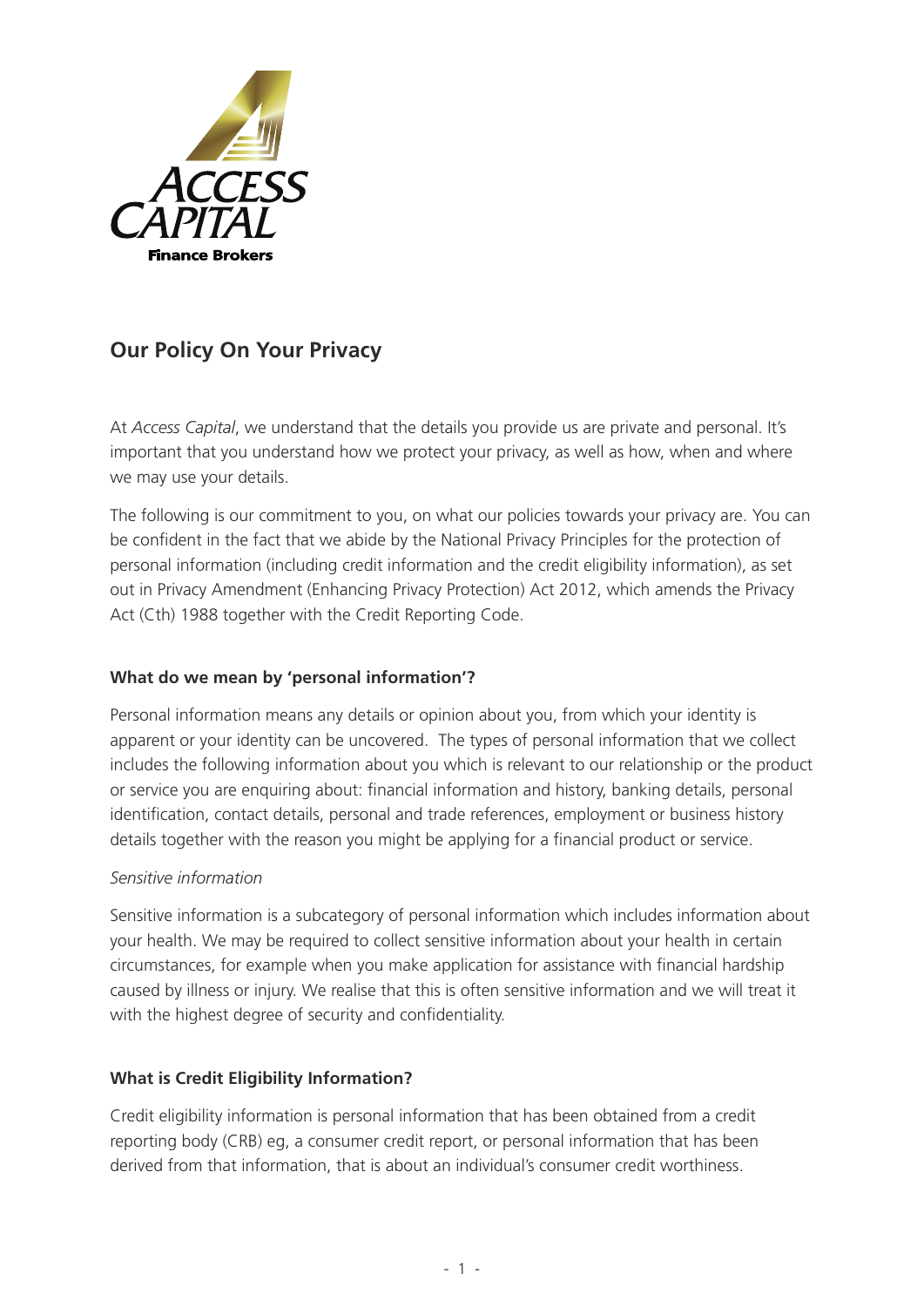The kind of information we might derive from a consumer credit report includes:

- Information which assists us to assess your suitability for credit
- Information about your credit history with credit providers
- The likelihood of you being able to meet your commitments

#### **What is Credit Information?**

Credit information is certain types of personal information that includes the following:

- Information about an individual, like their name and address, that we may use to identify that individual
- Information about an individual's current or terminated consumer credit accounts and, from 12 March 2014, an individual's repayment
- The type and amount of credit applied for in any previous consumer or commercial credit applications to any credit provider, where the credit provider has requested the information
- Information about an individual from a CRB
- Information about a consumer credit payment overdue for at least 60 days and for which collection action has commenced
- Advice that payments that were previously notified to a CRB as overdue are no longer overdue
- Information about new credit arrangements an individual may have made with a credit provider, in relation to consumer credit currently or previously held, to deal with any defaults or serious credit infringements by that individual.
- Information about court judgements which relate to credit that an individual has obtained or applied for
- Information about an individual on the National Personal Insolvency Index
- Publicly available information about an individual's credit worthiness
- An opinion of a credit provider that an individual has committed a serious credit infringement of credit provided by the credit provider

We will hold all of this information about an applicant for credit, a guarantor, or related person (eg, a director of a company) which has applied for credit.

#### **Why we collect your personal information**

We only collect personal information (including credit information and credit eligibility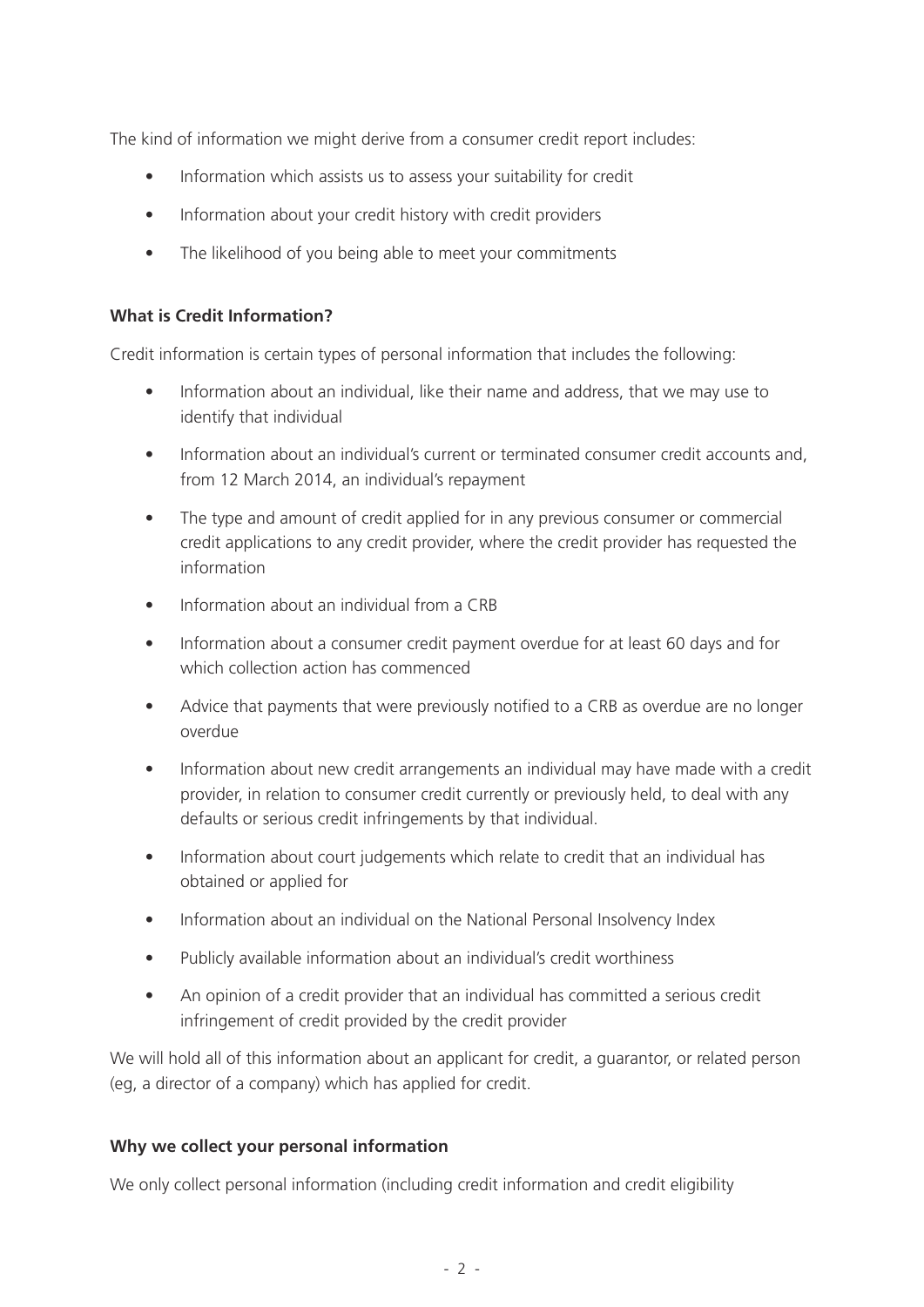information) from and about you to enable us in providing the services you require from us. The personal information we collect may include financial information and history, banking details, personal identification, contact details, personal and trade references, employment or business history together with the reason you might be applying for a financial product or service. If you choose not to provide this information, our ability to assist you may be restricted.

We may use the information we gather to provide targeted and value-added products and services to you through direct marketing. These direct marketing offers and promotions are designed to make your life easier, not harder. But if you do not want to receive them, just let us know when we contact you – refer to Direct Marketing Offers and Information section for further details.

We may also collect your personal information to comply with legislative and regulatory requirements, for example under the Anti-Money Laundering and Counter-Terrorism Financing Act 2008 (Cth) and / or the National Consumer Credit Protection Act 2009 (Cth).

#### **How do we collect your personal information?**

We will always aim to collect your personal information directly from you, either in person or through our website when you choose that method of providing your information, of from your agent or intermediary. Occasionally, we may need to obtain personal information (including credit information and credit eligibility information) about you from a third party for a particular purpose. Third parties can include credit reporting agency, financiers, employees, agent or contractors, your representatives such as financial advisers or accountants, your insurers, publicly available sources (eg telephone directories) government agencies (eg Centrelink) and CRBs . Before doing so or prior to collecting the information we need, we will inform you of the type of organisations we intend to obtain or disclose your personal information to.

#### **Dealing with us anonymously or using an alias**

We will generally need to know who you are in order to provide you with the products and services you require.

Despite this, in some circumstances you are entitled to deal with us anonymously, or by using a pseudonym (alias), for example when you are making general enquiries about the services we offer.

You must tell us when you are using a pseudonym when applying for our services. If we need to identify you, we will tell you whether or not your real name is required to access those services.

#### **Why will we disclose information to another organisation?**

At *Access Capital*, we aim to provide our customers with the very best service and products.

We will perform functions and activities that you authorise via our Privacy Consent form titled 'Acknowledgement and Consent' which involves handling personal information (including credit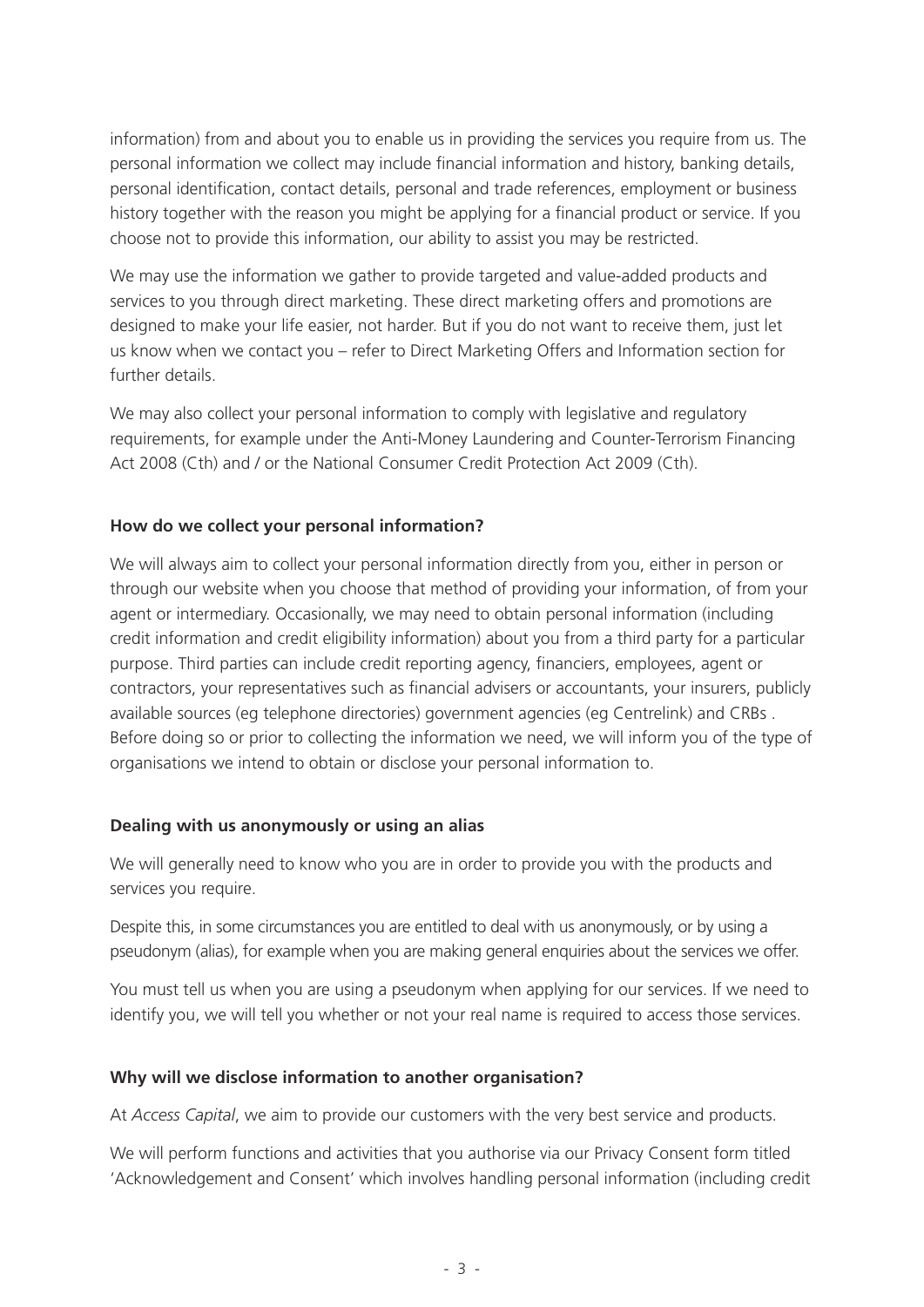information and credit eligibility information) for individuals, to arrange finance.

Some of those other functions and activities where we use your information include our internal administrative, product or service development, marketing, planning and research requirements as well as future offers of products or services to you.

We will disclose personal information to third parties only as the Privacy Act permits and where there is valid reason to do so, such as it is necessary to ensure products and services that are most appropriate to your needs are made available to you.

Third parties may include:

- **Guarantors**
- Credit providers, credit reporting agencies and providers of securitisation arrangements.
- Related bodies corporate, employees, agents, contractors and advisers
- Services providers (eg computer systems consultants, trust managers, document custodians, mailing houses etc) to enable them to perform those services.
- • Your agents and intermediaries
- Insurers, insurance brokers, insurance assessors and valuers
- Overseas service providers, which may perform a range of technology, operational and service functions
- IT Cloud provider, Interactive Gateway Australia Pty Ltd providing data storage capability.

As you will appreciate, in certain circumstances we may be compelled by law to disclose your personal information to various authorities. For instance, we may be required under the Anti-Money Laundering and Counter-Terrorism Financing Act2008 (Cth) and / or the National Consumer Credit Protection Act 2009 (Cth) to disclose details of financial transactions and we may also be compelled under tax laws to provide such information. This is to your benefit, and helps us to provide the products and services you would expect.

Before we disclose any of your personal information to any other organisation, we will take reasonable steps to ensure that:

- The organisation has the same commitment as us to the protection of your personal information AND
- You have consented to us doing so. By consent, we mean approval in writing or orally.

#### **Exchange of information with overseas parties**

Some of the parties with which we exchange your personal information, including our service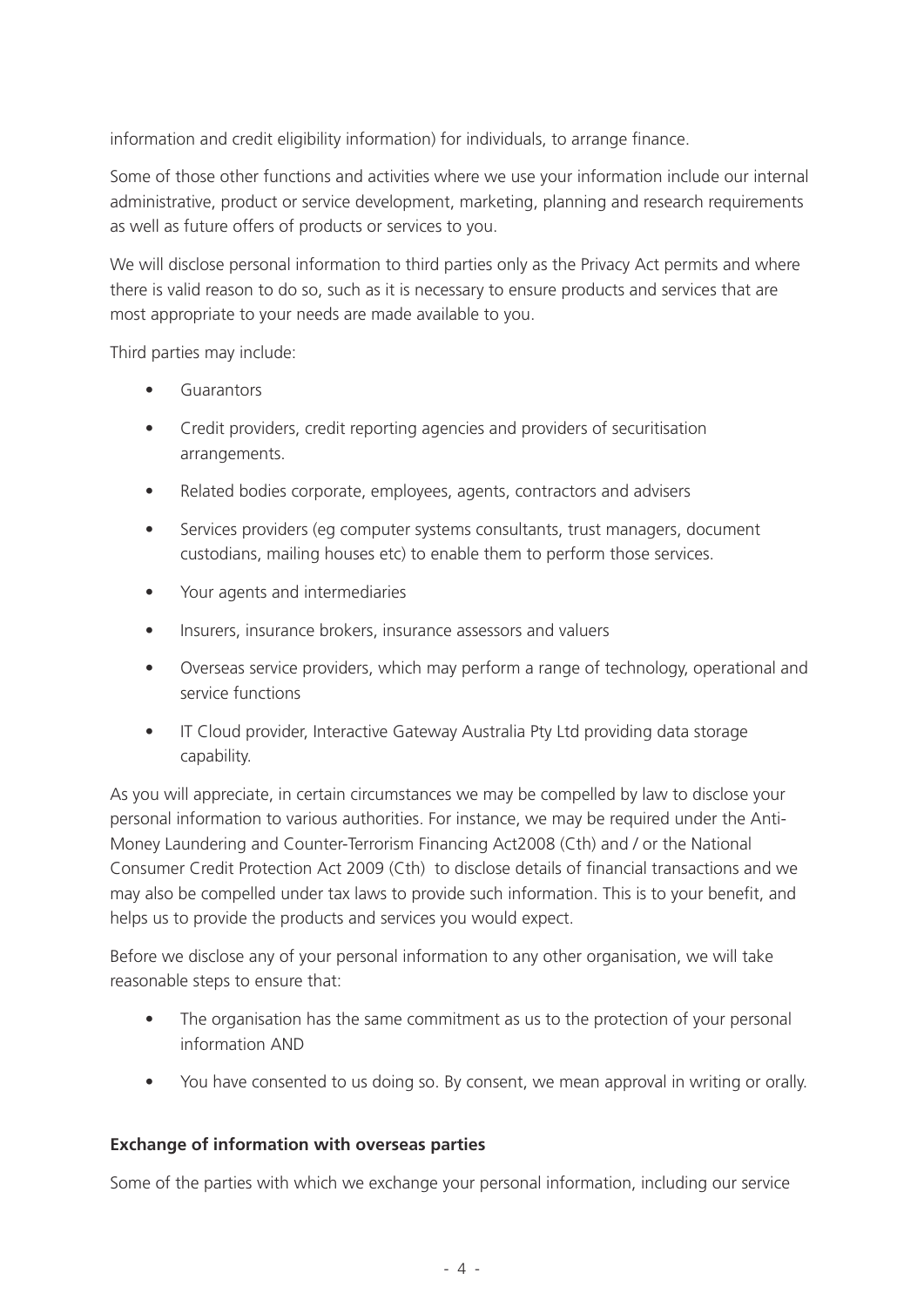providers and other third parties listed above, may be located outside of Australia in countries including New Zealand, Philippines, India, Singapore and the United States of American.

## **Direct marketing offers and information**

The details you give us may be used to inform you about any special offers we think will be of interest to you, and to update you on new products and services or changes to our website. We may also send you details of offers or services provided by our business partners. You may at any time choose not to receive these communications. Doing so will not cost you anything, and we will aim to ensure you stop receiving any unwanted communications as soon as possible. Should you wish to 'opt out' of receiving any or all direct marketing material and information, please let us know by either emailing on support@accesscapital.com.au or calling on 08 8334 2100.

#### **How do we store personal information?**

We store your personal information (including credit information and credit eligibility information) in a number of ways including:

- Electronic systems and devices
- In paper files

This may also include storage on our behalf by third party service providers. See our comments below about how we protect your personal information.

# **How safe and secure is the information we hold about you?**

We take great care with the information we hold about you. Our aim is to ensure that any details are securely protected from misuse, loss, and unauthorised access, modification or disclosure. We will take reasonable care to make sure that we keep your information in an accurate, complete and up to date manner. When that information is no longer needed, it will be permanently destroyed or de-identified.

# **How do we protect personal information?**

- We take all reasonable steps to protect your personal information (including credit information and credit eligibility information) from misuse, loss and unauthorised access, modification or disclosure. These include:
- Using appropriate information technology and processes
- Restricting access to your personal information to those who perform services for us who need your personal information to do what they are engaged to do.
- Protecting paper documents from unauthorised access at all times.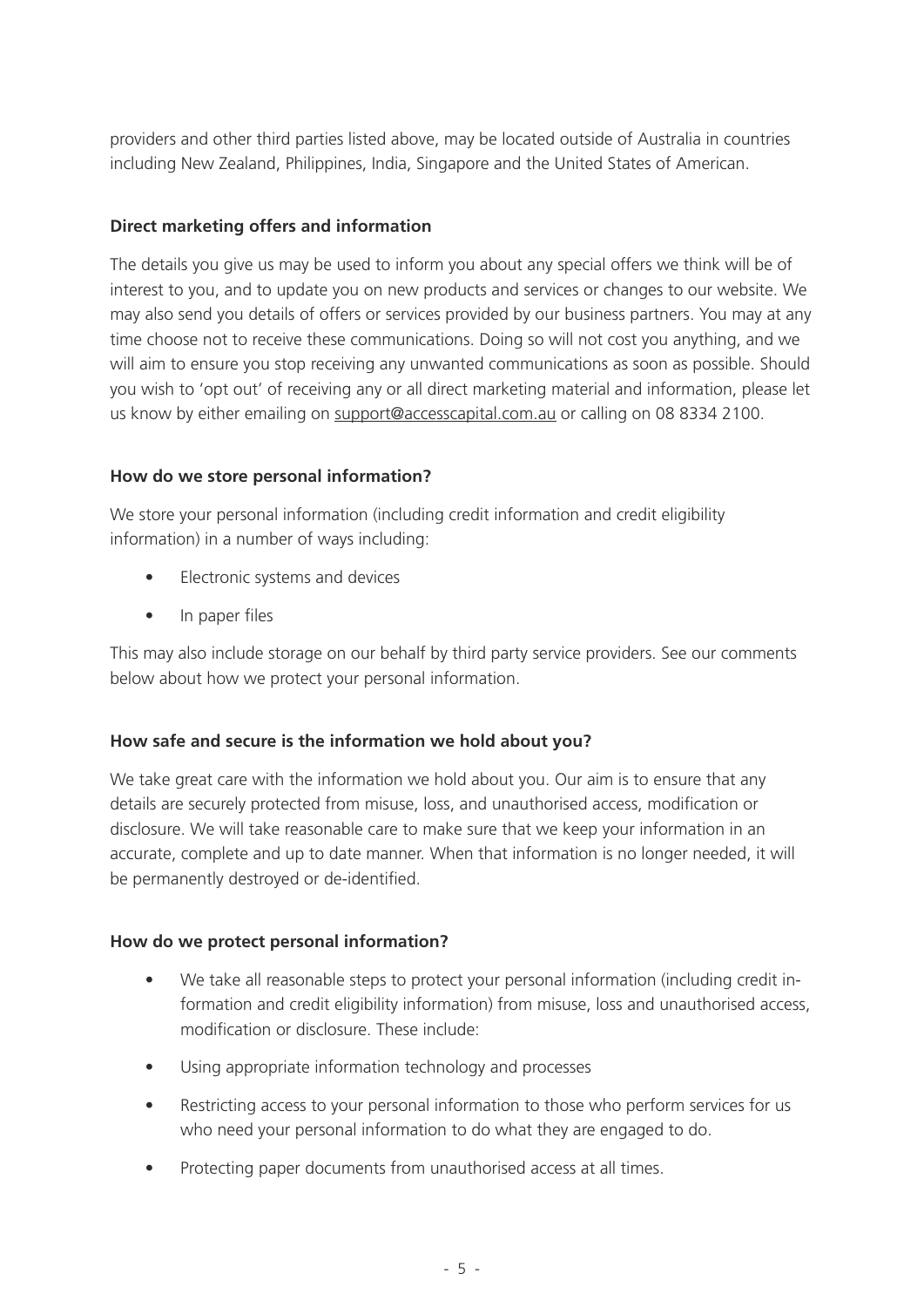- Using computer and network security systems with appropriate firewalls, encryption technology and passwords for protection of electronic files
- Securely destroying or 'de-identifying" personal information if we no longer require it subject to our legal obligations to keep some information for certain specific periods.
- Obtaining certain personal information from you when you wish to discuss any issues relating to the products and services to you.

Whilst we take reasonable measures, no data transmission over the internet can be guaranteed as fully secure and accordingly, we cannot guarantee or warrant the security of any information you may send to us online. You submit information over the internet at your own risk.

#### **How we keep your personal information accurate and up to date?**

It is important for us, and for you, that the information we hold is accurate and up to date. In this, we rely on you to help us. We ask that you contact us whenever there are any changes to your personal details, so that we can update our records.

Under the Privacy Act, you also have a right to request that we correct information (including credit information and credit eligibility information) that you believe to be inaccurate, out of date, incomplete, irrelevant or misleading.

If at any time you believe that personal information about you is inaccurate, out of date, incomplete, irrelevant or misleading, please advise us by contacting our Privacy Officer :

by post at :

The Privacy Officer Access Capital Pty Ltd PO Box 446, KENT TOWN SA 5071

or telephone the Privacy Officer on 08 8334 2100 or email the Privacy Officer at support@accesscapital.com.au

We will take all reasonable steps to correct the information. If we do not correct the information, you can also ask us to include with the information held, a statement from you claiming that the information is not correct.

If there is a denial of access to your personal information or a dispute as to the correctness of any personal information held, we will provide you with the reasons for the denial or refusal to correct the personal information. If you disagree with our decision for the denial or refusal to correct the personal information, you may request that we review the decision via our complaints handling procedures which are set out below.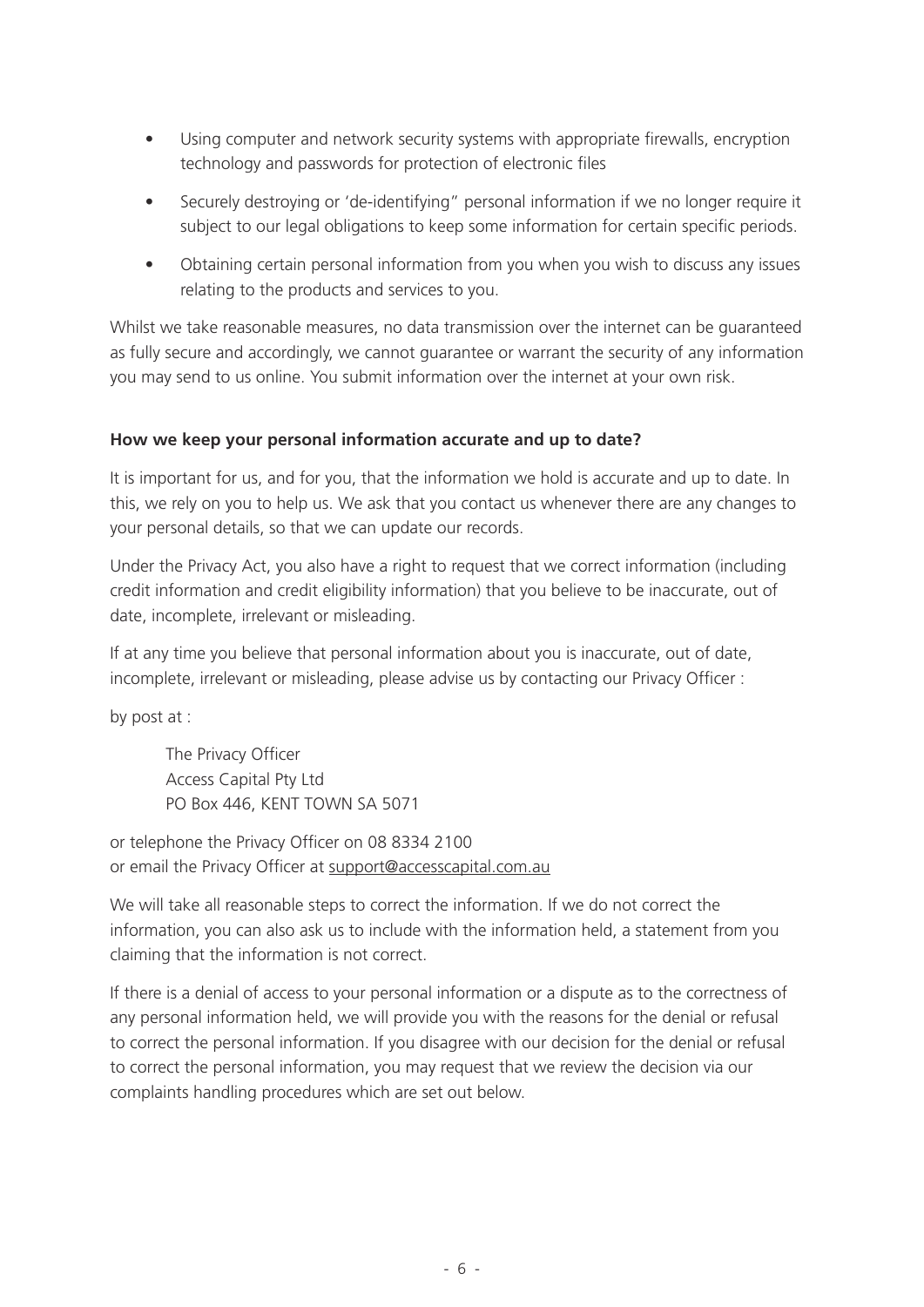#### **Access to your personal information**

You can access the personal information we hold about you by contacting our Privacy Officer:

by post

The Privacy Officer Access Capital Pty Ltd PO Box 446, KENT TOWN SA 5071

or telephone the Privacy Officer on 08 8334 2100 or email the Privacy Officer at support@accesscapital.com.au

#### **How long do we keep information about you?**

By law, we are required to hold certain information about you, even after you are no longer an *Access Capital* customer. However, after such time you can be assured we will destroy your personal information thoroughly and safely. We may also hold certain information about you if it is needed for a purpose which you are aware of or reasonably expect us to hold the information. When that information is no longer needed, it will be destroyed or permanently de-identified.

## **Who do you contact if you have any complaints and concerns?**

At *Access Capital*, we value our customers. We will always aim to be fair and responsive. If you have a complaint, you have the right to expect that we will handle it in a friendly and professional way. When we receive a complaint, we look on it as valuable feedback that may help us to improve the services we offer and to ensure your needs are met in a satisfactory and appropriate manner. If you wish to complain, at any time, about the handling, use or disclosure of your personal information, contact us:

by post:

The Privacy Officer Access Capital Pty Ltd PO Box 446, KENT TOWN SA 5071

or by telephone 08 8334 2100 or email the Privacy Officer at support@accesscapital.com.au

#### **Internal Dispute Resolution**

Our representative will be in contact with you regarding your complaint and will let you know who will be assisting you, their contact details and the expected resolution date of your issue within 48 hours.

If the issue is a more complicated one, we may ask you for additional documentation to assist